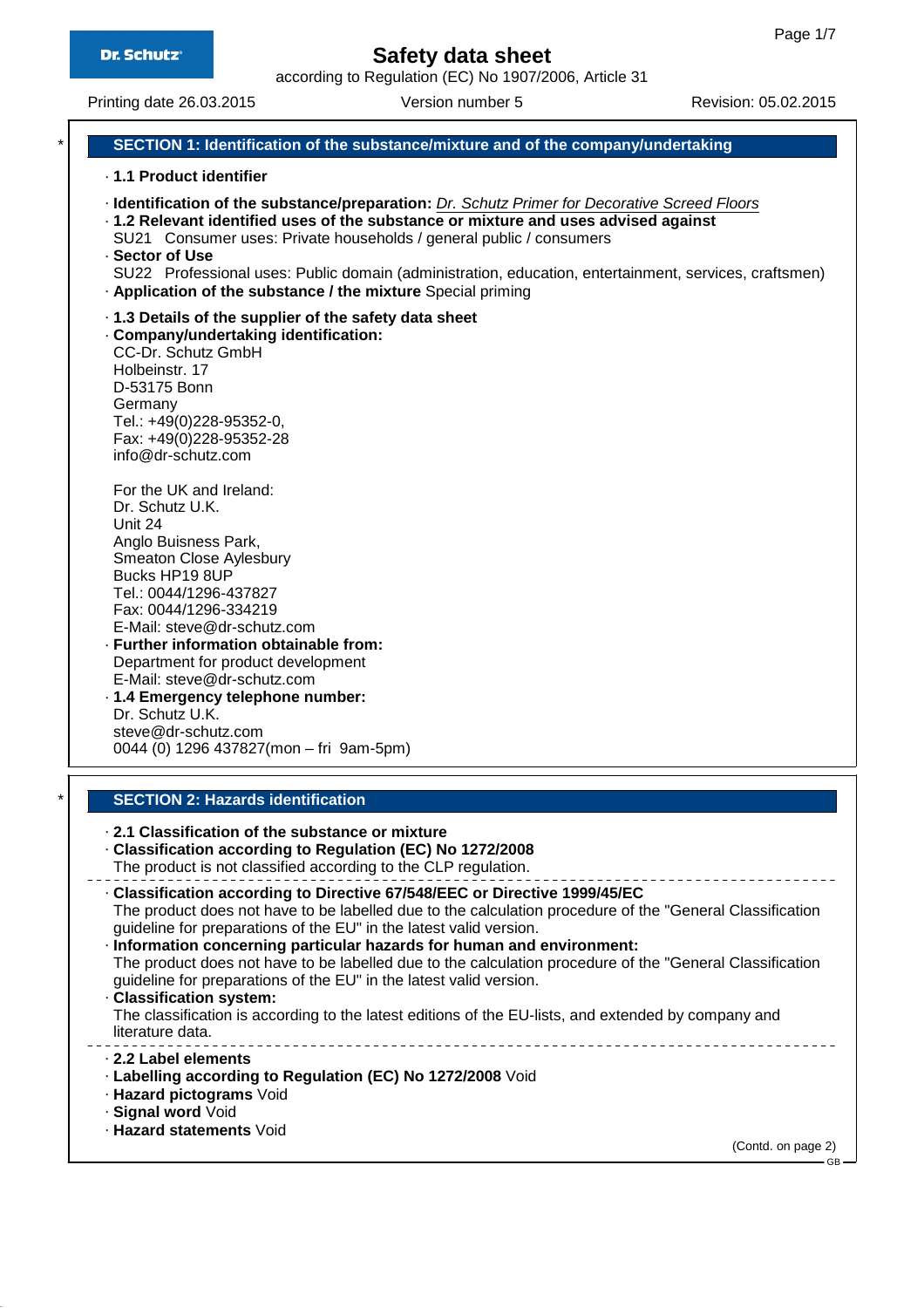according to Regulation (EC) No 1907/2006, Article 31

Printing date 26.03.2015 Version number 5 Revision: 05.02.2015

## **Identification of the substance/preparation:** Dr. Schutz Primer for Decorative Screed Floors

(Contd. of page 1)

· **Additional information:** EUH208 Contains mixture of: 5-chloro-2-methyl-4-isothiazolin-3-one [EC no. 247-500-7] and 2-methyl-2Hisothiazol-3-one [EC no. 220-239-6] (3:1) mixture of: 5-chloro-2-methyl-4-isothiazolin-3-one [EC no. 247-500-7] and 2-methyl-4-isothiazolin-3-one [EC no. 220-239-6] (3:1). May produce an allergic reaction.

EUH210 Safety data sheet available on request.

· **2.3 Other hazards**

- · **Results of PBT and vPvB assessment**
- · **PBT:** Not applicable.
- · **vPvB:** Not applicable.

## **SECTION 3: Composition/information on ingredients**

- · **3.2 Chemical characterisation: Mixtures**
- · **Description:** Mixture of substances listed below with nonhazardous additions.
- · **Dangerous components:** Void
- · **Additional information:** For the wording of the listed risk phrases refer to section 16.

## **SECTION 4: First aid measures**

- · **4.1 Description of first aid measures**
- · **General information:** Immediately remove any clothing soiled by the product. No special measures required.
- · **After inhalation:** Supply fresh air.
- · **After skin contact:**
- Rinse with warm water.
- After each cleaning use treatment creams, for very dry skin greasy ointments.
- · **After eye contact:**
- Rinse opened eye for several minutes under running water. If symptoms persist, consult a doctor.
- · **After swallowing:** Rinse out mouth and then drink plenty of water. · **4.2 Most important symptoms and effects, both acute and delayed** No further relevant information available.
- · **4.3 Indication of any immediate medical attention and special treatment needed**

No further relevant information available.

## **SECTION 5: Firefighting measures**

- · **5.1 Extinguishing media**
- · **Suitable extinguishing agents:**
- CO2, powder or water spray. Fight larger fires with water spray or alcohol resistant foam.
- · **For safety reasons unsuitable extinguishing agents:** Not applicable.
- · **5.2 Special hazards arising from the substance or mixture** Danger of forming toxic pyrolysis products.
- · **5.3 Advice for firefighters**
- · **Protective equipment:**
- Do not inhale explosion gases or combustion gases.

Wear self-contained respiratory protective device.

· **Additional information**

Dispose of fire debris and contaminated fire fighting water in accordance with official regulations.

## **SECTION 6: Accidental release measures**

· **6.1 Personal precautions, protective equipment and emergency procedures** Avoid contact with the eyes and skin.

(Contd. on page 3)

GB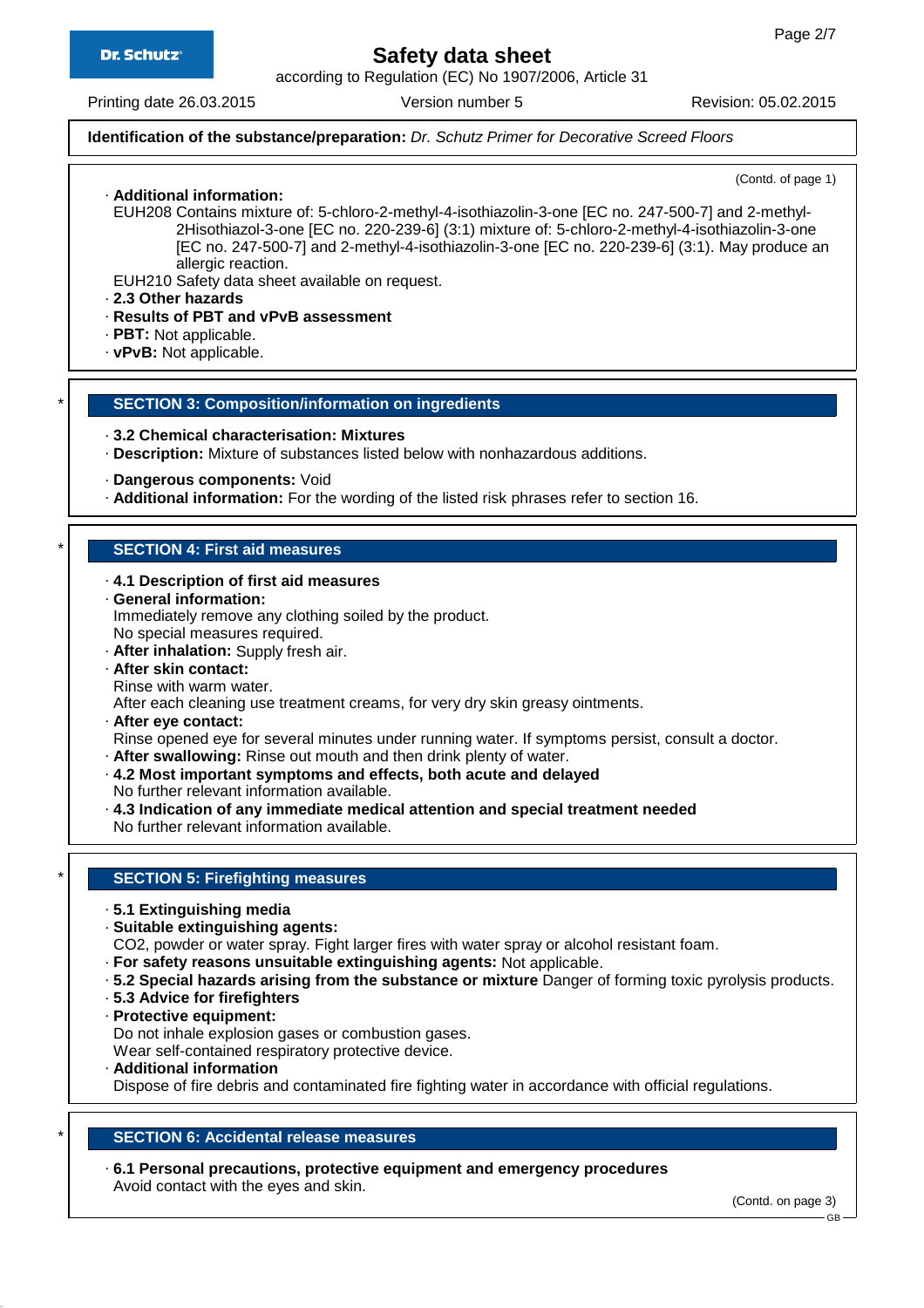according to Regulation (EC) No 1907/2006, Article 31

Printing date 26.03.2015 Version number 5 Revision: 05.02.2015

## **Identification of the substance/preparation:** Dr. Schutz Primer for Decorative Screed Floors

(Contd. of page 2) Particular danger of slipping on leaked/spilled product. · **6.2 Environmental precautions:** Dilute with plenty of water. Do not allow to enter sewers/ surface or ground water. · **6.3 Methods and material for containment and cleaning up:** Dilute with plenty water. Absorb with liquid-binding material (sand, diatomite, acid binders, universal binders, sawdust). · **6.4 Reference to other sections** No dangerous substances are released. See Section 7 for information on safe handling. See Section 8 for information on personal protection equipment. See Section 13 for disposal information. **SECTION 7: Handling and storage** · **7.1 Precautions for safe handling** Follow instructions on the label and in the Technical Product Information Sheet. Avoid contact with the eyes and skin. Do not inhale gases / fumes / aerosols. No special measures required. · **Information about fire - and explosion protection:** No special precautions are necessary if used correctly. · **7.2 Conditions for safe storage, including any incompatibilities** · **Storage:** · **Requirements to be met by storerooms and receptacles:** Store only in unopened original receptacles. · **Information about storage in one common storage facility:** Store away from foodstuffs. · **Further information about storage conditions:** Protect from frost. Store under lock and key and out of the reach of children. Store receptacle in a well ventilated area. · **7.3 Specific end use(s)** No further relevant information available. **SECTION 8: Exposure controls/personal protection** · **Additional information about design of technical facilities:** No further data; see item 7. · **8.1 Control parameters** · **Exposure limit values:** The product does not contain any relevant quantities of materials with critical values that have to be monitored at the workplace. · **DNELs** No available values. · **PNECs** No available values. · **Additional information:** The lists valid during the making were used as basis. · **8.2 Exposure controls** · **Occupational exposure controls:** · **General protective and hygienic measures:** Do not eat, drink, smoke or sniff while working. Be sure to clean skin thoroughly after work and before breaks. · **Respiratory protection:** Not required. · **Protection of hands:** Avoid direct contact with the chemical/ the product/ the preparation by organisational measures. To avoid skin problems reduce the wearing of gloves to the required minimum. · **Material of gloves** The glove material has to be impermeable and resistant to the product/ the substance/ the preparation. (Contd. on page 4) GB.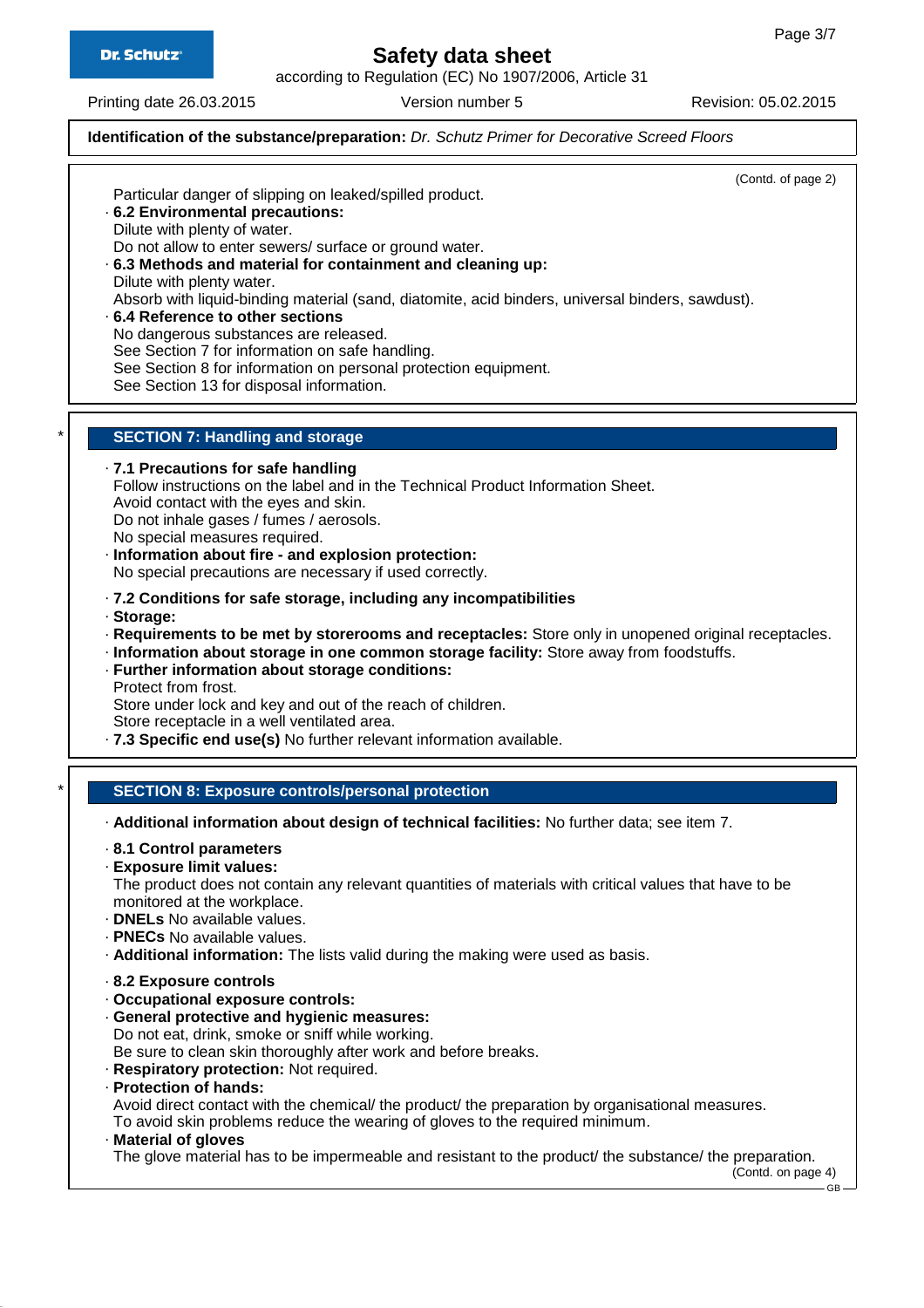according to Regulation (EC) No 1907/2006, Article 31

Printing date 26.03.2015 Version number 5 Revision: 05.02.2015

## **Identification of the substance/preparation:** Dr. Schutz Primer for Decorative Screed Floors

(Contd. of page 3)

GB

| be observed.<br>· Eye protection:                                                                 |                                                                                                                                                                                                                  |
|---------------------------------------------------------------------------------------------------|------------------------------------------------------------------------------------------------------------------------------------------------------------------------------------------------------------------|
|                                                                                                   | Where there is a danger of the eyes coming into contact with splashes of liquid (i.e. when refilling larger<br>quantities), safety goggles according to EN 166 (i.e. goggles with side shields) are recommended. |
| · Body protection:<br>Not required.                                                               |                                                                                                                                                                                                                  |
| Light weight protective clothing<br>· Limitation and supervision of exposure into the environment |                                                                                                                                                                                                                  |
| Follow instructions for use, dosage and waste disposal.                                           |                                                                                                                                                                                                                  |
| <b>SECTION 9: Physical and chemical properties</b>                                                |                                                                                                                                                                                                                  |
| . 9.1 Information on basic physical and chemical properties<br>· General Information              |                                                                                                                                                                                                                  |
| · Appearance:                                                                                     |                                                                                                                                                                                                                  |
| Form:<br>Colour:                                                                                  | Fluid<br>Whitish                                                                                                                                                                                                 |
| · Odour:                                                                                          | Characteristic                                                                                                                                                                                                   |
| · Odour threshold:                                                                                | Not determined.                                                                                                                                                                                                  |
| · pH-value at 20 °C:                                                                              | 8.5                                                                                                                                                                                                              |
| Change in condition                                                                               |                                                                                                                                                                                                                  |
| <b>Melting point/Melting range:</b><br><b>Boiling point/Boiling range:</b>                        | Undetermined.<br>Undetermined.                                                                                                                                                                                   |
| · Flash point:                                                                                    | > 61 °C (Seta Flash Closed Cup)                                                                                                                                                                                  |
| · Flammability (solid, gaseous):                                                                  | Undetermined.                                                                                                                                                                                                    |
| · Decomposition temperature:                                                                      | Not determined.                                                                                                                                                                                                  |
| · Self-igniting:                                                                                  | Product is not selfigniting.                                                                                                                                                                                     |
| · Danger of explosion:                                                                            | Product does not present an explosion hazard.                                                                                                                                                                    |
| · Explosion limits:                                                                               |                                                                                                                                                                                                                  |
| Lower:                                                                                            | Not determined.                                                                                                                                                                                                  |
| Upper:                                                                                            | Not determined.                                                                                                                                                                                                  |
| · Vapour pressure at 20 °C:                                                                       | 23 hPa                                                                                                                                                                                                           |
| · Density at 20 °C:<br>· Relative density                                                         | 1.023 $g/cm^3$<br>Not determined.                                                                                                                                                                                |
| · Vapour density                                                                                  | Not determined.                                                                                                                                                                                                  |
| · Evaporation rate                                                                                | Not determined.                                                                                                                                                                                                  |
| · Solubility in / Miscibility with                                                                |                                                                                                                                                                                                                  |
| water:                                                                                            | Fully miscible.                                                                                                                                                                                                  |
| · Partition coefficient (n-octanol/water): Not determined.                                        |                                                                                                                                                                                                                  |
| · Viscosity:                                                                                      |                                                                                                                                                                                                                  |
| Dynamic:<br>Kinematic at 20 °C:                                                                   | Not determined.<br>16 s (ISO 4 mm)                                                                                                                                                                               |
|                                                                                                   |                                                                                                                                                                                                                  |
| · Solvent content:<br><b>Organic solvents:</b>                                                    | 7.0%                                                                                                                                                                                                             |
| <b>Solids content:</b>                                                                            | 20.2%                                                                                                                                                                                                            |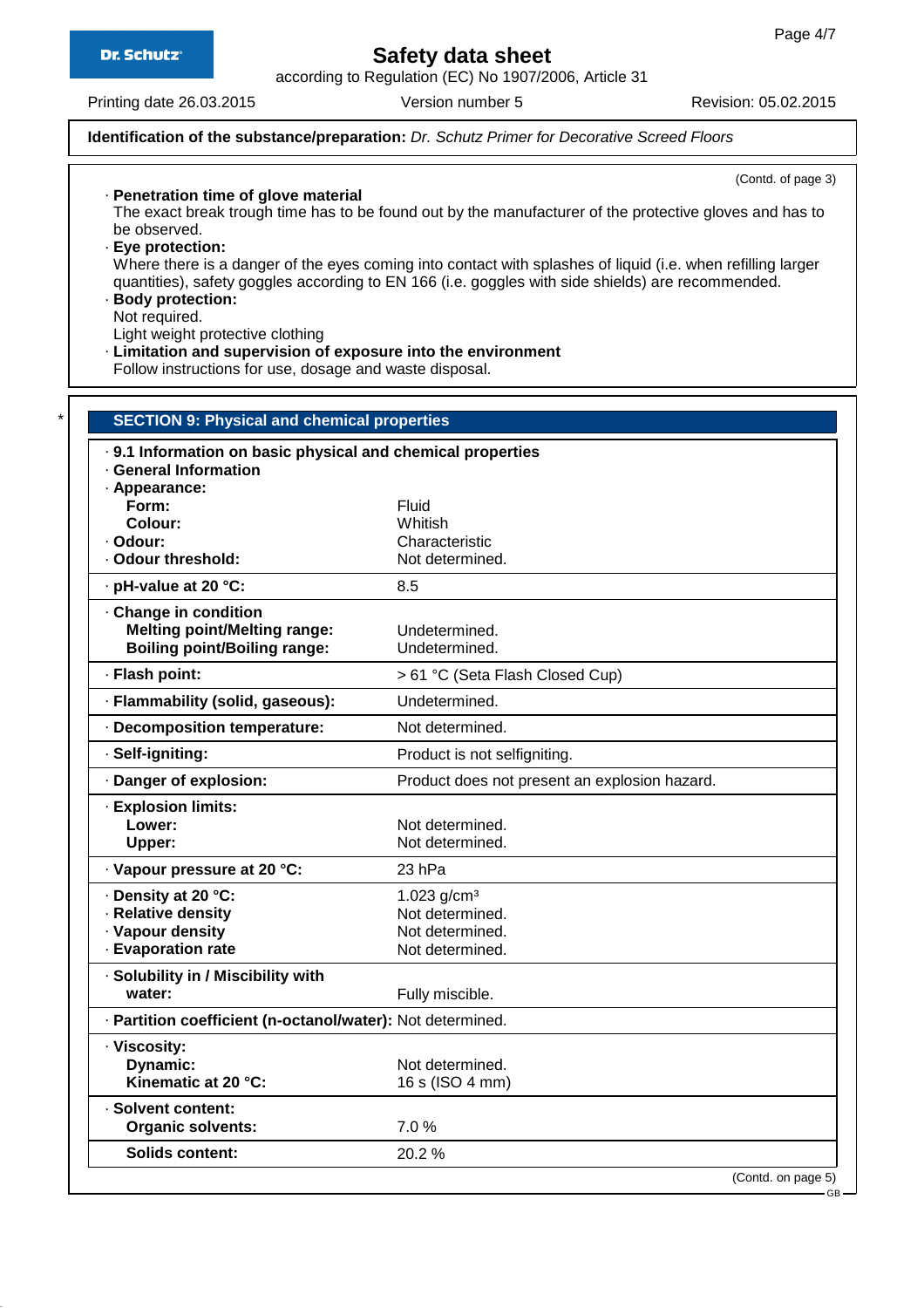according to Regulation (EC) No 1907/2006, Article 31

Printing date 26.03.2015 Version number 5 Revision: 05.02.2015

(Contd. of page 4)

## **Identification of the substance/preparation:** Dr. Schutz Primer for Decorative Screed Floors

· **9.2 Other information** No further relevant information available.

## **SECTION 10: Stability and reactivity**

· **10.1 Reactivity**

- · **10.2 Chemical stability**
- · **Conditions to avoid:**

Protect from frost.

No decomposition if used and stored according to specifications.

- · **10.3 Possibility of hazardous reactions** No dangerous reactions known.
- · **10.4 Conditions to avoid** No further relevant information available.
- · **10.5 Incompatible materials:** No dangerous reactions known.
- · **10.6 Hazardous decomposition products:** Danger of forming toxic pyrolysis products.

## **SECTION 11: Toxicological information**

- · **11.1 Information on toxicological effects**
- · **Acute toxicity:**
- · **Primary irritant effect:**
- · **on the skin:** No data available.
- · **on the eye:** No data available.
- · **Sensitisation:** No sensitising effects known.
- · **Additional toxicological information:**

The product is not subject to classification according to the calculation method of the General EU Classification Guidelines for Preparations as issued in the latest version.

When used and handled according to specifications, the product does not have any harmful effects to our experience and the information provided to us.

- · **Repeated dose toxicity** Undetermined.
- · **CMR effects (carcinogenity, mutagenicity and toxicity for reproduction)** Undetermined.

## **SECTION 12: Ecological information**

- · **12.1 Toxicity**
- · **Aquatic toxicity:** Undetermined.
- · **12.2 Persistence and degradability**

Elimination of contained polymers is possible through precipitation or flocculation. The solvent is biodegradable.

- · **12.3 Bioaccumulative potential** Undetermined.
- · **12.4 Mobility in soil** No further relevant information available.
- · **Ecotoxical effects:**
- · **Behaviour in sewage processing plants:**

Technically correct releases of minimal concentrations to adapted biological sewage plants, will not disturb the biodegradability of activated sludge. Before allowing large quantities to be fed into sewage plants, obtain the approval of the responsible authorities.

- · **Additional ecological information:**
- · **General notes:**

Water hazard class 1 (German Regulation) (Self-assessment): slightly hazardous for water Do not allow to reach ground water/water course. Do not allow undiluted product or large quantities of it to reach sewage system.

- · **12.5 Results of PBT and vPvB assessment**
- · **PBT:** Not applicable.
- · **vPvB:** Not applicable.

(Contd. on page 6)

GB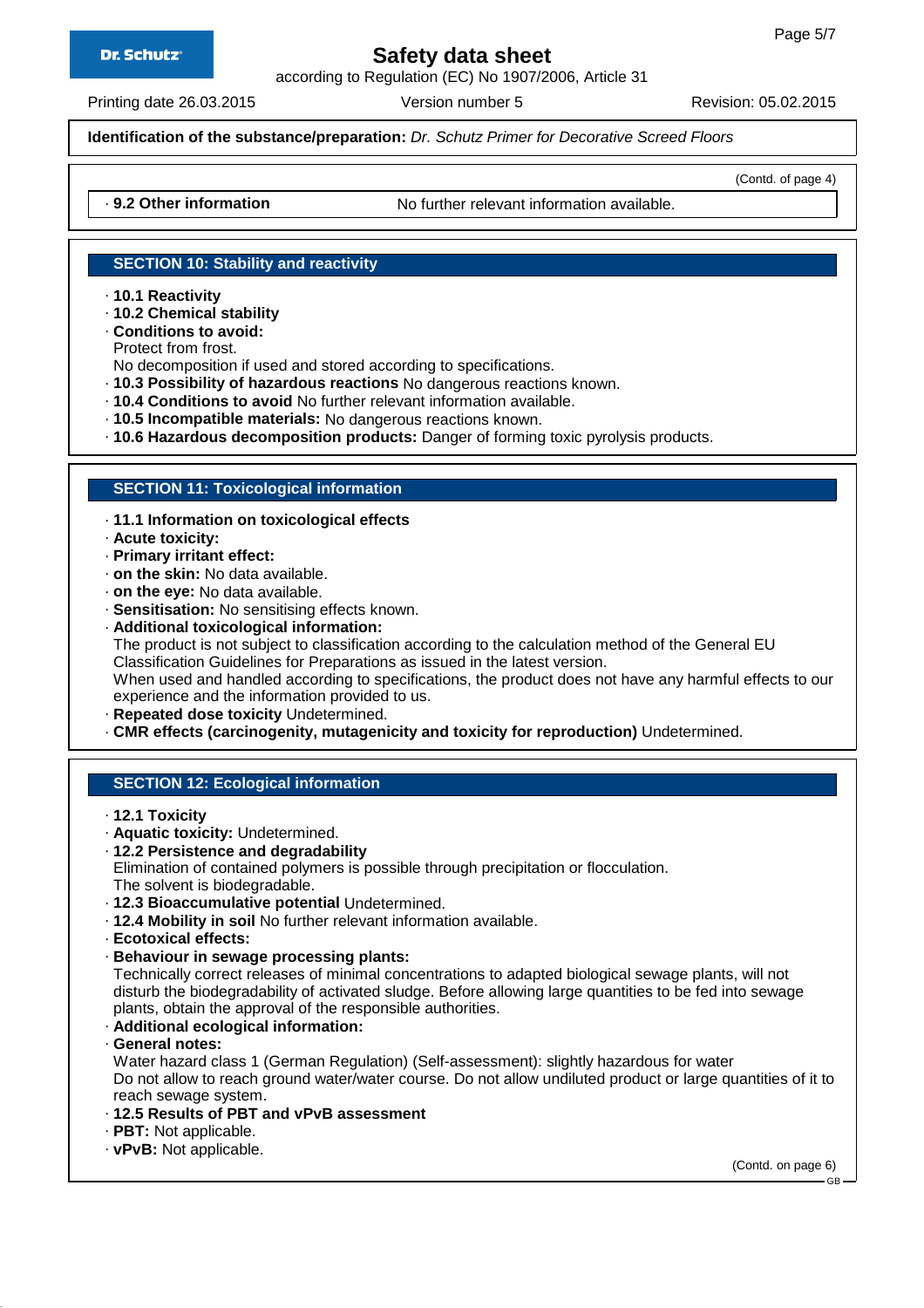according to Regulation (EC) No 1907/2006, Article 31

Printing date 26.03.2015 Version number 5 Revision: 05.02.2015

**Identification of the substance/preparation:** Dr. Schutz Primer for Decorative Screed Floors

(Contd. of page 5)

· **12.6 Other adverse effects** No further relevant information available.

**SECTION 13: Disposal considerations**

## · **13.1 Waste treatment methods**

## · **Recommendation**

Must be specially treated adhering to official regulations.

Small amounts may be diluted with plenty of water and washed away. Dispose of bigger amounts in accordance with Local Authority requirements.

#### · **Uncleaned packaging:**

· **Recommendation:**

Empty contaminated packagings thoroughly. They may be recycled after thorough and proper cleaning. Packagings that may not be cleansed are to be disposed of in the same manner as the product.

· **Recommended cleansing agents:** Water, if necessary together with cleansing agents.

| . 14.1 UN-Number<br>· ADR, ADN, IMDG, IATA        | Void            |  |
|---------------------------------------------------|-----------------|--|
| · 14.2 UN proper shipping name                    |                 |  |
| · ADR                                             | Void            |  |
| · ADN, IMDG, IATA                                 | Void            |  |
| · 14.3 Transport hazard class(es)                 |                 |  |
| · ADR, ADN, IMDG, IATA                            |                 |  |
| · Class                                           | Void            |  |
| ⋅ 14.4 Packing group                              |                 |  |
| · ADR, IMDG, IATA                                 | Void            |  |
| · 14.5 Environmental hazards:                     |                 |  |
| · Marine pollutant:                               | <b>No</b>       |  |
| · 14.6 Special precautions for user               | Not applicable. |  |
| · 14.7 Transport in bulk according to Annex II of |                 |  |
| MARPOL73/78 and the IBC Code                      | Not applicable. |  |

## **SECTION 15: Regulatory information**

· **15.1 Safety, health and environmental regulations/legislation specific for the substance or mixture**

- · **National regulations:**
- · **Other regulations, limitations and prohibitive regulations** Other regulations (EC): Directive 2004/42/EC
- · **15.2 Chemical safety assessment:** A Chemical Safety Assessment has not been carried out.

## **SECTION 16: Other information**

This information is based on our present knowledge. However, this shall not constitute a guarantee for any specific product features and shall not establish a legally valid contractual relationship.

(Contd. on page 7)